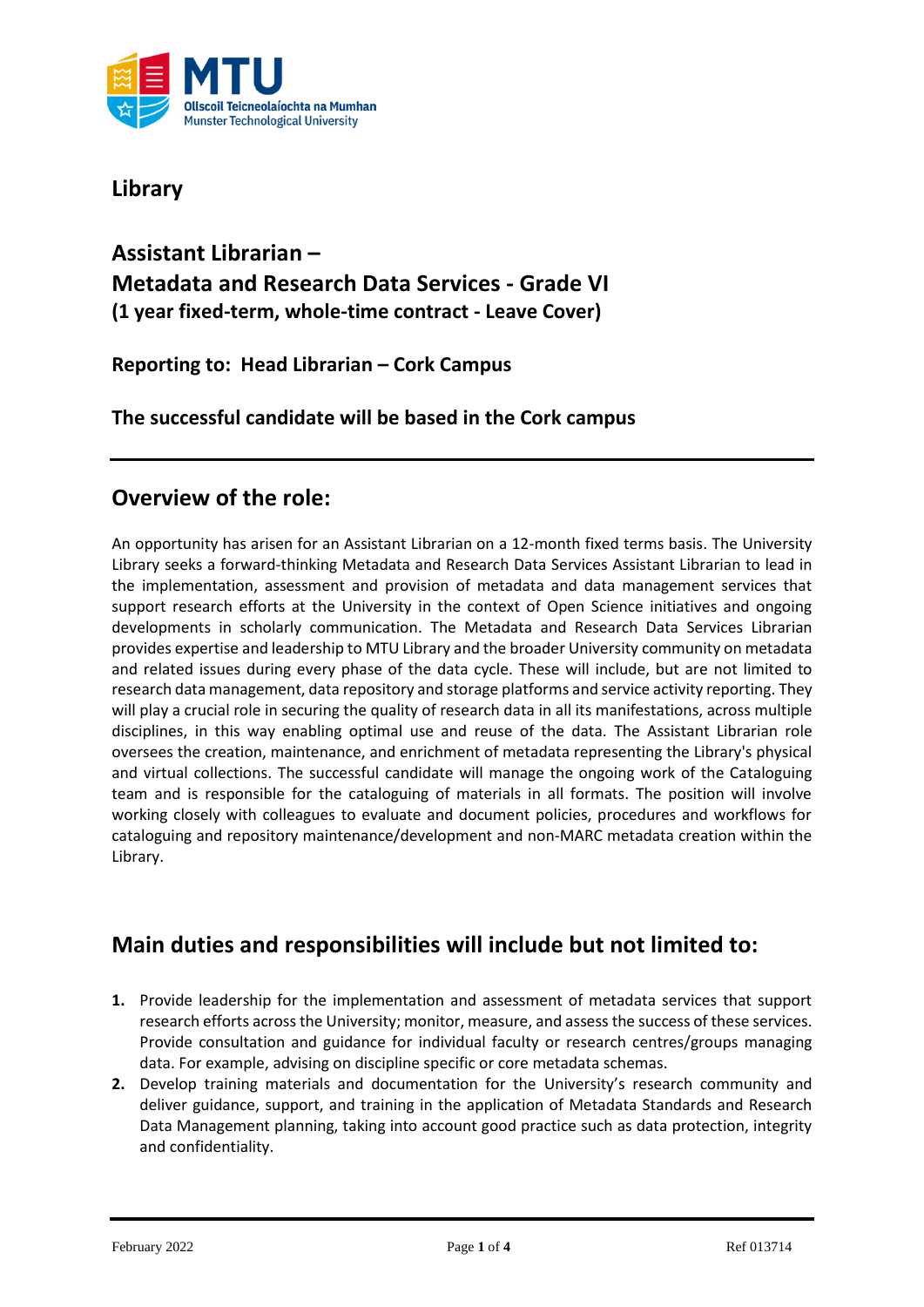

- **3.** Maintain oversight of research funder mandates and publisher policies as they apply to research data management ensuring key developments are disseminated to the research community and reflected in University policies.
- **4.** Assist in collecting, managing and sustainably storing and/or publishing research data, ensuring careful administration of the data meets relevant rules and legislation.
- **5.** Advise researchers on the quality and protection of the (meta)data, help in advising on the improvement of the data architecture and assist in implementing improvements or expansions where necessary.
- **6.** Consult and recommend potential metadata integration points, metadata elements and schemas, controlled vocabularies and digital identifiers to be leveraged across multiple campus and Library systems.
- **7.** Oversee daily work of the cataloguing team including original cataloguing, copy cataloguing, metadata creation, and database/repository maintenance; supervise and train library staff.
- **8.** Create original bibliographic and non-MARC metadata records following RDA, AACR2, Library of Congress Classification Schedules and subject headings and other non-MARC metadata related formats (e.g., Dublin Core).
- **9.** Liaise with Systems Librarian in identifying and creating record format specifications and developing procedures for importing/exporting, batch data processing, publishing, and integrating records from multiple sources in MARC and non-MARC schemas.
- **10.** Develop training materials and documentation for library staff in the application of metadata standards and cataloguing policy and procedures.
- **11.** Serve as liaison and lead efforts between internal and external partners on collaborative cataloguing and metadata projects such as interdisciplinary data sets, department collections etc.
- **12.** Maintain knowledge of and engage in continuous professional development to keep up with current and developing standards and practices for metadata and cataloguing.
- **13.** Represent the University library at conferences and participate in the organisation of events hosted by MTU Library.
- **14.** Serve on Library and University committees.
- **15.** Carry out any other duties which are appropriate to the post as may be requested by the Head Librarian.

# **The successful candidate will have minimum academic qualifications and experience as follows:**

#### **Essential:**

- A degree and a recognised post-graduate qualification in Librarianship/Information Studies or a related discipline.
- Broad knowledge of current and emerging cataloguing and metadata workflows and best practices.
- Demonstrated knowledge of cataloguing standards and tools in one or more of the following; AACR2/RDA, LCC, LCSH, MARC21, FRBR, OCLC WorldCat, and OCLC Connexion.
- Demonstrated knowledge of one or more non-MARC metadata schemes, practices and standards such as Datacite, Dublin Core, EAD, METS, MODS, etc.
- Knowledge of current practices for digital identifiers, such as ORCID and DOI.
- Demonstrated ability to apply metadata schemas and emerging standards of practice.
- Knowledge of discovery tools and metadata practices supporting discovery, specifically in both a library and research context.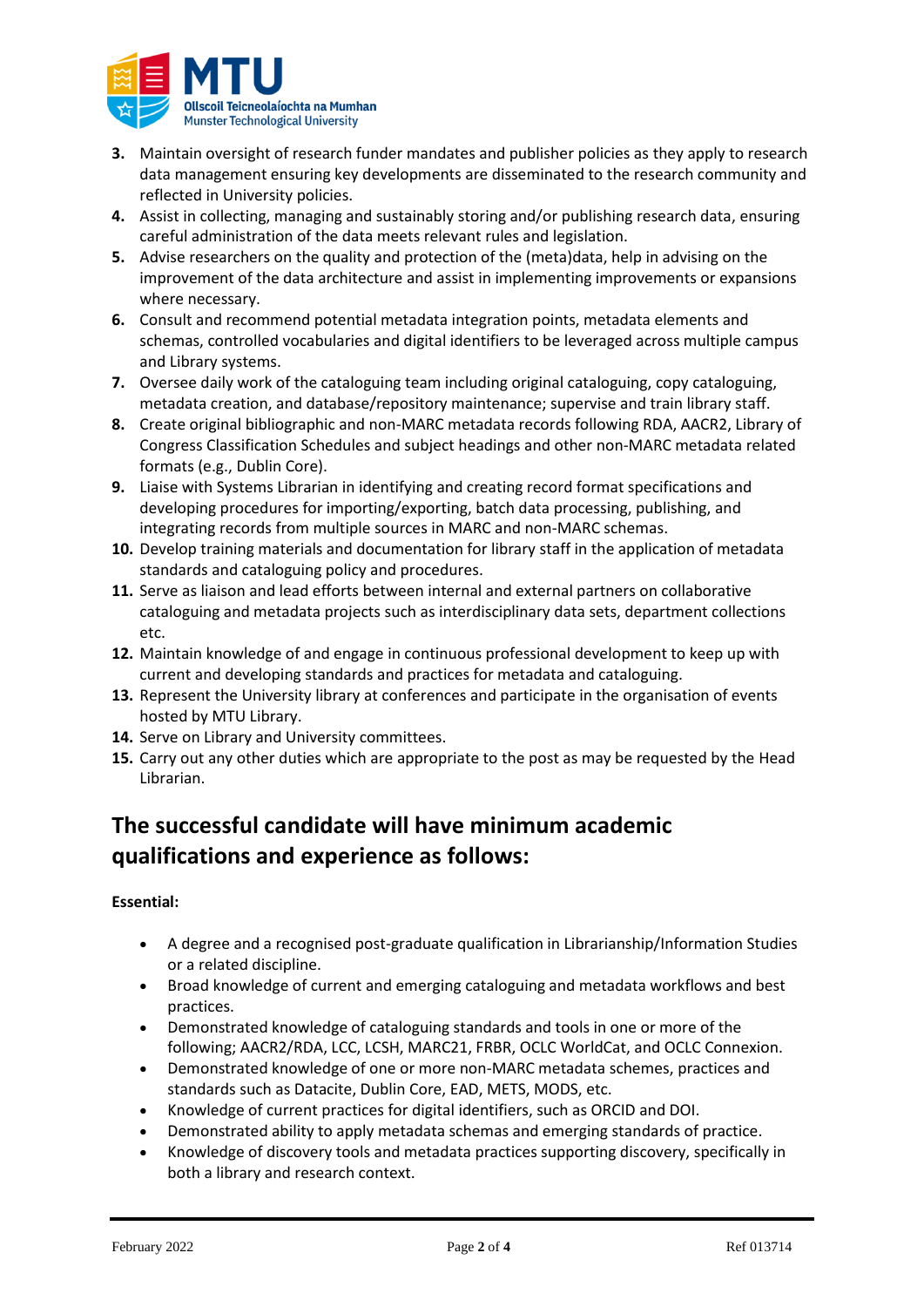

- Experience in training small or large groups.
- Proven capability for managing a variety of tasks and multiple priorities.
- Demonstrated ability to work collaboratively and independently in a team environment.
- Demonstrated initiative and proven ability to learn new technologies and adapt to changes in the profession.
- Excellent analytical, time management, organizational, and creative problem-solving skills.
- Excellent interpersonal skills, including the ability to work in a highly collaborative, inclusive and multi-faceted research environment.
- Strong verbal and written communication and presentation skills.
- Demonstrate a forward thinking, flexible and strong service orientation.

#### **Desirable:**

- Minimum of 2 years' experience working in a third level academic library setting.
- Knowledge of current practices for digital preservation, including preservation metadata schemas and practices, such as PREMIS.
- Knowledge of RDF and Linked Data.
- Knowledge of research data management planning requirements, developments and toolkits such as DMP Online
- Applied knowledge of data repositories and of the registry of research data repositories
- Knowledge of Git and Github for version control of data.
- Knowledge of SQL for querying data.
- Knowledge of Openrefine and MARC edit for data cleaning.
- Knowledge of packages such as R and Python for data manipulation, statistical analytics and visualization.
- Experience with repository technologies.
- Ability to work collaboratively with programmers and web developers.

### **Terms of the Appointment:**

- Salary Scale: €49,041.00 €59,914.00 per annum (including two long service increments)
- 1 year fixed-term, whole-time position  $-37$  hours per week
- Annual leave: 27 days per annum

### **The Interview Process:**

If invited to interview, it is likely candidates will be assessed at the interview under the following criteria: Additional criteria may be added for the Interview as the need arises.

- Teamwork and Organisational Skills
- Technical Skills
- Interpersonal and Communication/Presentation Skills
- Relevant knowledge and Experience
- Leadership Skills/ Project Management Skills

Candidates will be required to give a ten-minute presentation titled: *Growing and supporting a culture of best practice in research data management for Munster Technological University*.